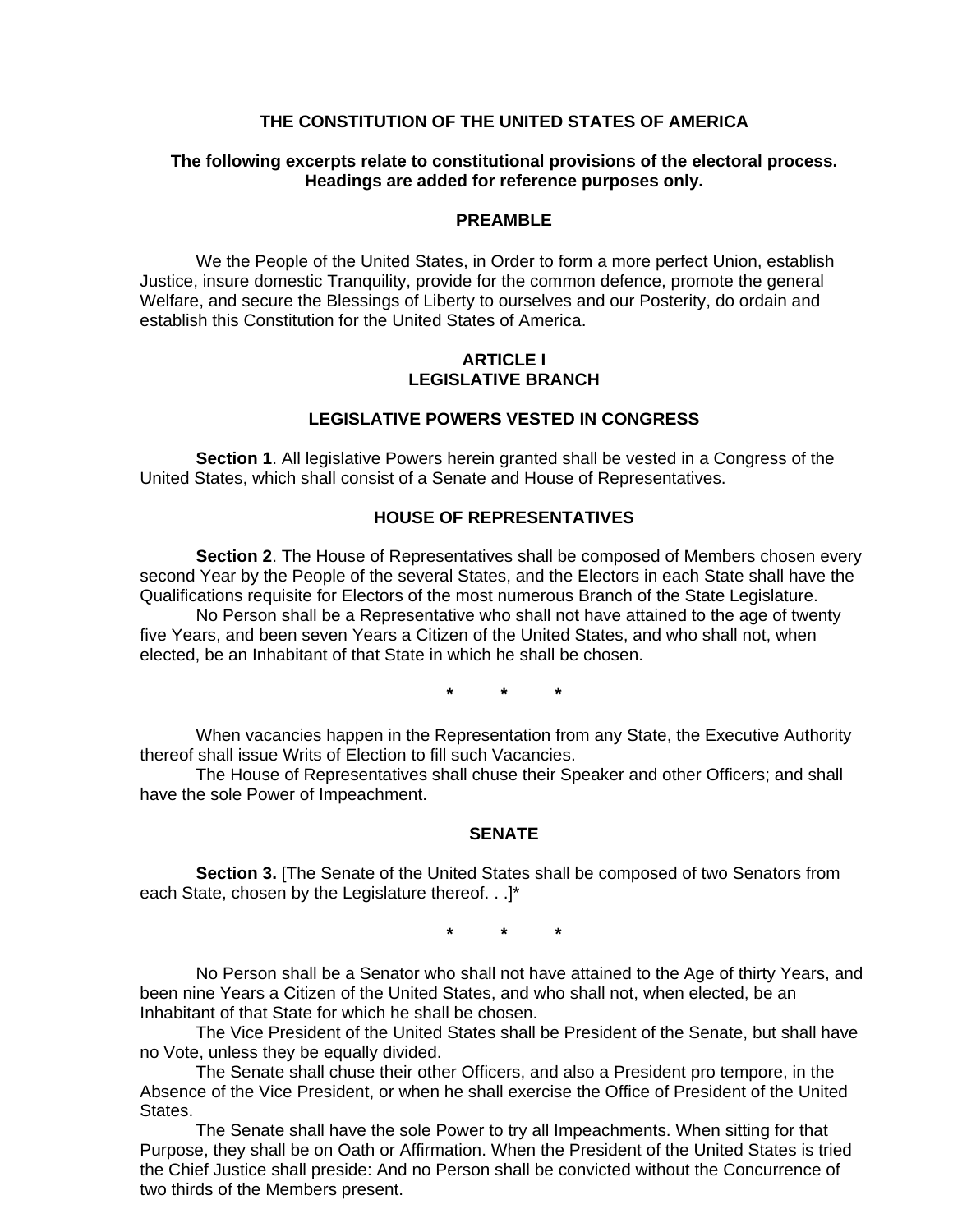Judgment in Cases of Impeachment shall not extend further than to removal from Office, and disqualification to hold and enjoy any Office of honor, Trust or Profit under the United States: but the Party convicted shall nevertheless be liable and subject to Indictment, Trial, Judgment and Punishment, according to Law.

\***Note:** Bracketed material of Section 3 has been superseded by the XVIIth Amendment to the U.S. Constitution, see U.S. Const. Amend XVII.

#### **ELECTION OF MEMBERS; SESSIONS**

**Section 4.** The Times, Places and Manner of holding Elections for Senators and Representatives, shall be prescribed in each State by the Legislature thereof; but the Congress may at any time by Law make or alter such Regulations, except as to the Places of chusing Senators.

[The Congress shall assemble at least once in every Year, and such Meeting shall be on the first Monday in December, unless they shall by Law appoint a different Day.]\*

\***Note:** Bracketed material of Section 4 has been superseded by the XXth Amendment to the U.S. Constitution, see U.S. Const. Amend XX, §2.

### **ORGANIZATION; PROCEEDINGS; ADJOURNMENT**

**Section 5**. Each House shall be the Judge of the Elections, Returns and Qualifications of its own Members, and a Majority of each shall constitute a Quorum to do Business; but a smaller Number may adjourn from day to day, and may be authorized to compel the Attendance of absent Members, in such Manner, and under such Penalties as each House may provide.

Each House may determine the Rules of its Proceedings, punish its Members for disorderly Behavior, and, with the Concurrence of two thirds, expel a Member.

**\* \* \*** 

# **COMPENSATION; PRIVILEGES; HOLDING OTHER OFFICE**

**Section 6**. The Senators and Representatives shall receive a Compensation for their Services, to be ascertained by Law, and paid out of the Treasury of the United States. They shall in all Cases, except Treason, Felony and Breach of the Peace, be privileged from Arrest during their Attendance at the Session of their respective Houses, and in going to and returning from the same; and for any Speech or Debate in either House, they shall not be questioned in any other Place.

No Senator or Representative shall, during the Time for which he was elected, be appointed to any civil Office under the Authority of the United States, which shall have been created, or the Emoluments whereof shall have been encreased during such time; and no Person holding any Office under the United States, shall be a Member of either House during his Continuance in Office.

**\* \* \***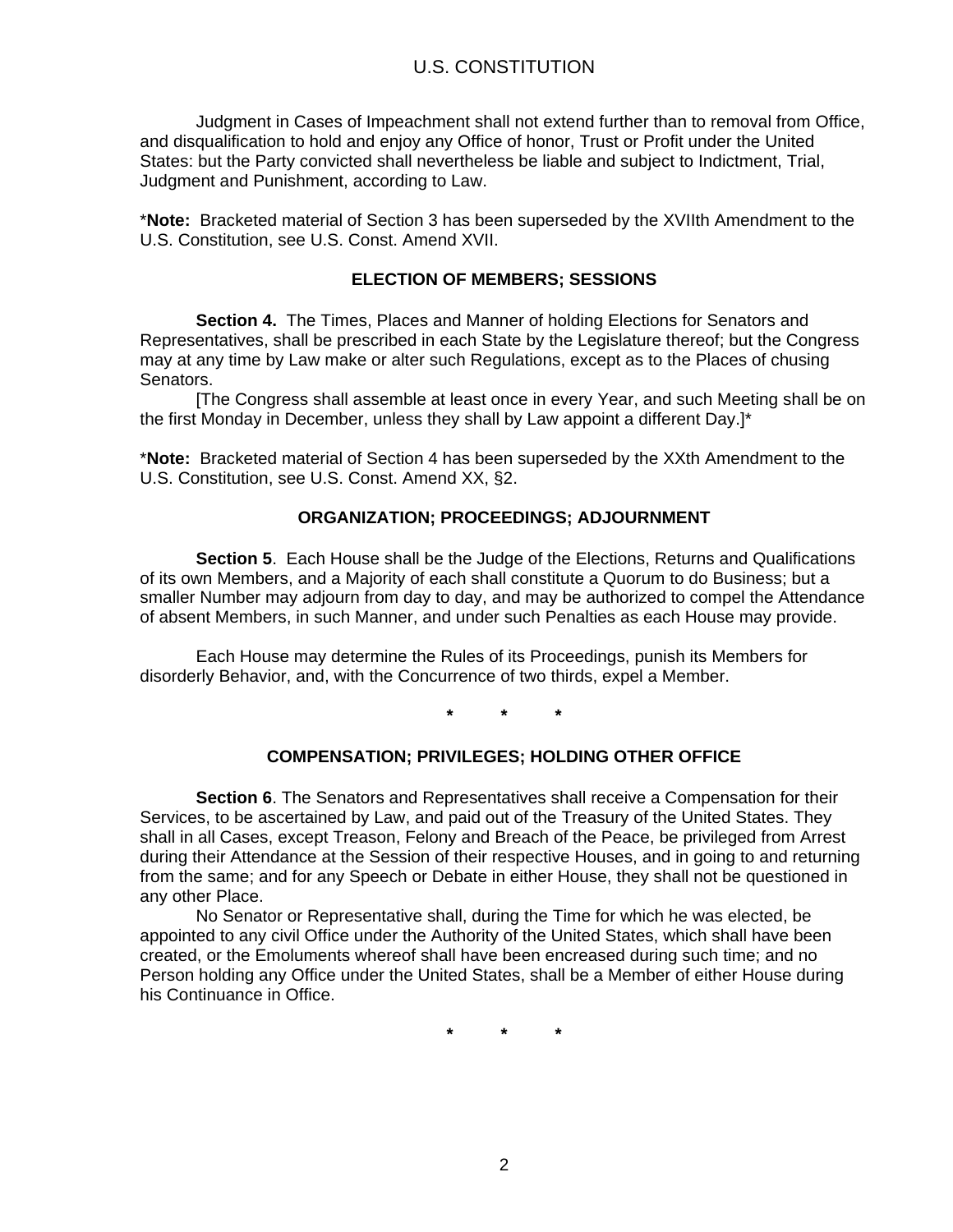#### **ARTICLE II EXECUTIVE DEPARTMENT**

#### **THE PRESIDENT**

**Section 1.** The executive Power shall be vested in a President of the United States of America. He shall hold his Office during the Term of four Years, and, together with the Vice President, chosen for the same Term, be elected, as follows:

Each State shall appoint, in such Manner as the Legislature thereof may direct, a Number of Electors, equal to the whole Number of Senators and Representatives to which the State may be entitled in the Congress: but no Senator or Representative, or Person holding an Office of Trust or Profit under the United States, shall be appointed an Elector.

[The Electors shall meet in their respective States, and vote by Ballot for two Persons, of whom one at least shall not be an Inhabitant of the same State with themselves. And they shall make a List of all the Persons voted for, and of the Number of Votes for each; which List they shall sign and certify, and transmit sealed to the Seat of the Government of the United States, directed to the President of the Senate. The President of the Senate shall, in the Presence of the Senate and House of Representatives, open all the Certificates, and the Votes shall then be counted. The Person having the greatest Number of Votes shall be the President, if such Number be a Majority of the whole Number of Electors appointed; and if there be more than one who have such Majority, and have an equal Number of Votes, then the House of Representatives shall immediately chuse by Ballot one of them for President; and if no Person

have a Majority, then from the five highest on the List the said House shall in like Manner chuse the President. But in chusing the President, the Votes shall be taken by States, the Representation from each State having one Vote; a quorum for this Purpose shall consist of a Member or Members from two thirds of the States, and a Majority of all the States shall be necessary to a Choice. In every Case, after the Choice of the President, the Person having the greatest Number of Votes of the Electors shall be the Vice President. But if there should remain two or more who have equal Votes, the Senate shall chuse from them by Ballot the Vice President.]\*

The Congress may determine the Time of chusing the Electors, and the Day on which they shall give their Votes; which Day shall be the same throughout the United States.

No Person except a natural born Citizen, or a Citizen of the United States, at the time of the Adoption of this Constitution, shall be eligible to the Office of President; neither shall any person be eligible to that Office who shall not have attained to the Age of thirty five Years, and been fourteen Years a Resident within the United States.

In Case of the Removal of the President from Office, or of his Death, Resignation, or Inability to discharge the Powers and Duties of the said Office, the Same shall devolve on the Vice President, and the Congress may by Law provide for the Case of Removal, Death, Resignation or Inability, both of the President and Vice President, declaring what Officer shall then act as President, and such Officer shall act accordingly, until the Disability be removed, or a President shall be elected.

The President shall, at stated Times, receive for his Services, a Compensation, which shall neither be encreased nor diminished during the Period for which he shall have been elected, and he shall not receive within that Period any other Emolument from the United States, or any of them.

Before he enter on the Execution of his Office, he shall take the following Oath or Affirmation: - "I do solemnly swear (or affirm) that I will faithfully execute the Office of President of the United States, and will to the best of my Ability, preserve, protect and defend the Constitution of the United States."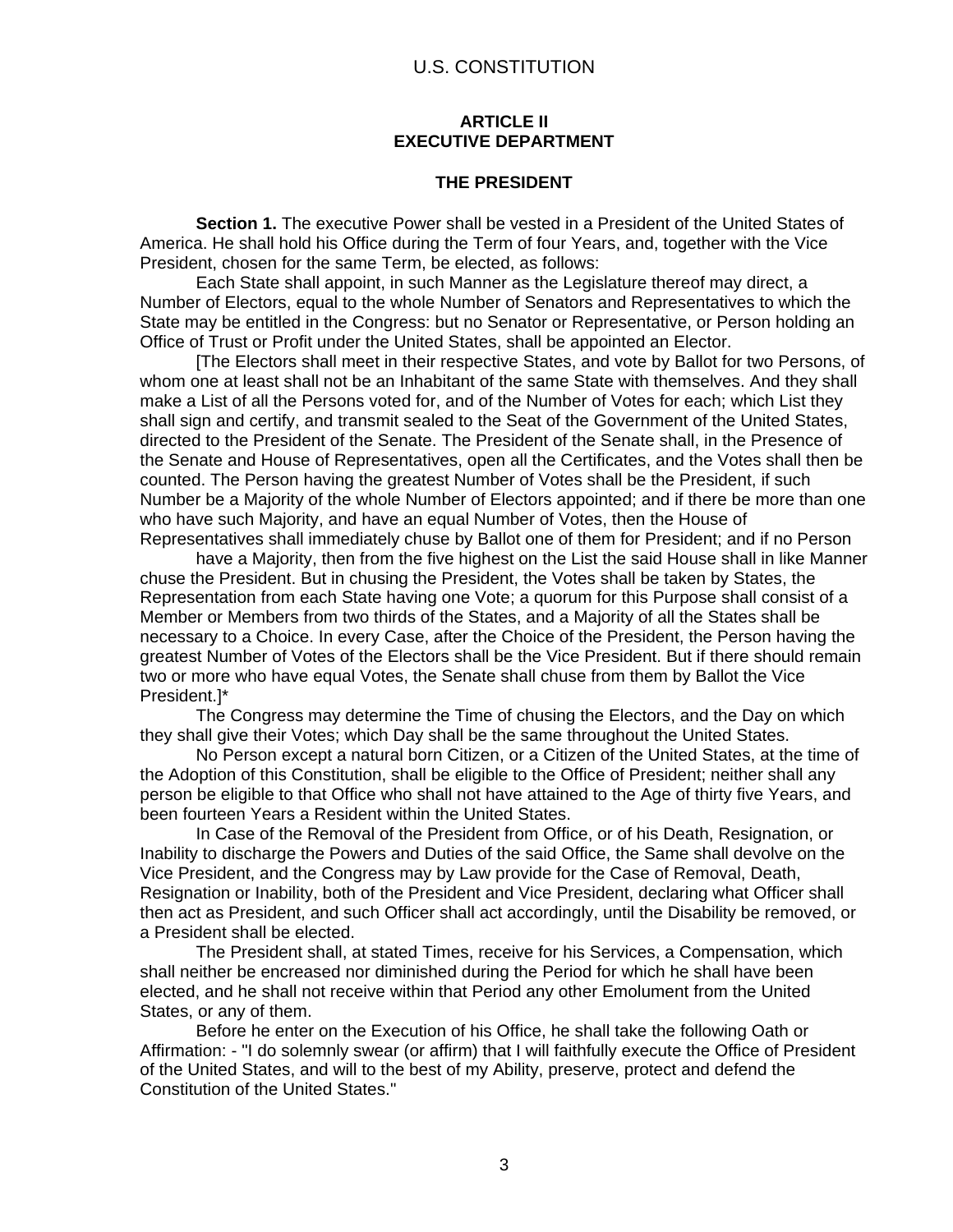\***Note**: Bracketed material of Section 1 has been superseded by the XIIth and XXth Amendments to the U.S. Constitution, see U.S. Const. Amends. XII and XX.

**\* \* \*** 

#### **IMPEACHMENT**

**Section 4.** The President, Vice President and all civil Officers of the United States, shall be removed from Office on Impeachment for, and Conviction of, Treason, Bribery, or other high Crimes and Misdemeanors.

#### **ARTICLE V MODE OF AMENDMENT**

The Congress, whenever two thirds of both Houses shall deem it necessary, shall propose Amendments to this Constitution, or, on the Application of the Legislatures of two thirds of the several States, shall call a Convention for proposing Amendments, which, in either Case, shall be valid to all Intents and Purposes, as Part of this Constitution, when ratified by the Legislatures of three fourths of the several States, or by Conventions in three fourths thereof, as the one or the other Mode of Ratification may be proposed by the Congress; Provided that no Amendment which may be made prior to the Year One thousand eight hundred and eight shall in any Manner affect the first and fourth Clauses in the Ninth Section of the first Article; and that no State, without its Consent, shall be deprived of it's equal Suffrage in the Senate.

### **AMENDMENTS TO THE U.S. CONSTITUTION**

#### **The following excerpts relate to the constitutional provisions of the electoral process.**

### **AMENDMENT XII – 1804 ELECTION OF PRESIDENT AND VICE PRESIDENT**

The Electors shall meet in their respective states and vote by ballot for President and Vice-President, one of whom, at least, shall not be an inhabitant of the same state with themselves; they shall name in their ballots the person voted for as President, and in distinct ballots the person voted for as Vice-President, and they shall make distinct lists of all persons voted for as President, and of all persons voted for as Vice-President, and of the number of votes for each, which lists they shall sign and certify, and transmit sealed to the seat of the government of the United States directed to the President of the Senate; - The President of the Senate shall, in the presence of the Senate and House of Representatives, open all the certificates and the votes shall then be counted; - The person having the greatest number of votes for President, shall be the President, if such number be a majority of the whole number of Electors appointed; and if no person have such majority, then from the persons having the highest numbers not exceeding three on the list of those voted for as President, the House of Representatives shall choose immediately, by ballot, the President. But in choosing the President, the votes shall be taken by states, the representation from each state having one vote; a quorum for this purpose shall consist of a member or members from two-thirds of the states, and a majority of all the states shall be necessary to a choice. And if the House of Representatives shall not choose a President whenever the right of choice shall devolve upon them, before the fourth day of March next following, then the Vice-President shall act as President, as in the case of the death or other constitutional disability of the President - The person having the greatest number of votes as Vice-President, shall be the Vice-President, if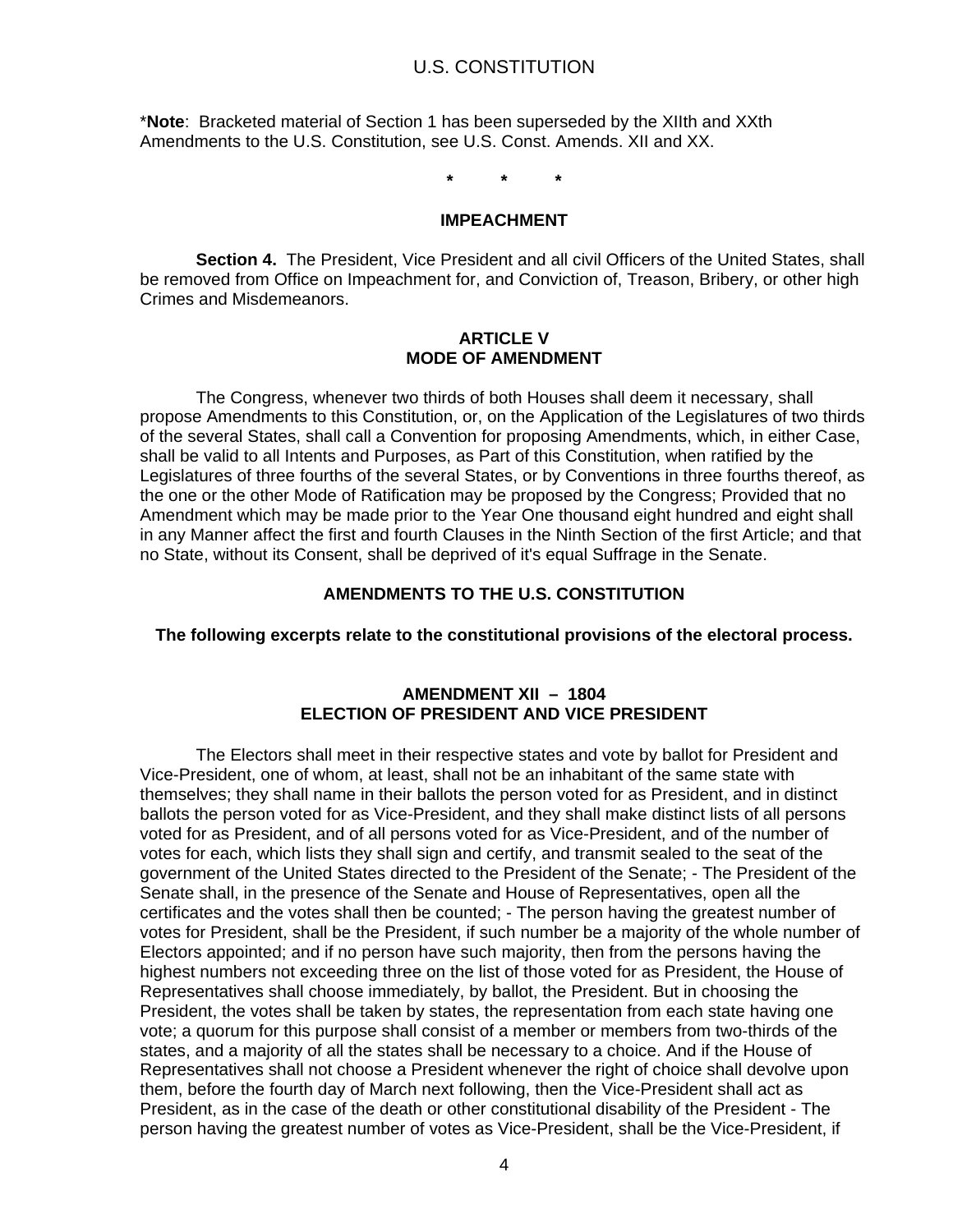# U.S. CONSTITUTION

such number be a majority of the whole number of Electors appointed, and if no person have a majority, then from the two highest numbers on the list, the Senate shall choose the Vice-President; a quorum for the purpose shall consist of two-thirds of the whole number of Senators, and a majority of the whole number shall be necessary to a choice. But no person constitutionally ineligible to the office of President shall be eligible to that of Vice-President of the United States.

### **AMENDMENT XIV – 1868 CITIZENS' RIGHTS**

# **CITIZENSHIP; DUE PROCESS; EQUAL PROTECTION**

**Section 1.** All persons born or naturalized in the United States and subject to the jurisdiction thereof, are citizens of the United States and of the State wherein they reside. No State shall make or enforce any law which shall abridge the privileges or immunities of citizens of the United States; nor shall any State deprive any person of life, liberty, or property, without due process of law; nor deny to any person within its jurisdiction the equal protection of the laws.

# **REPRESENTATION; POWER TO REDUCE APPORTIONMENT**

**Section 2.** Representatives shall be apportioned among the several States according to their respective numbers, counting the whole number of persons in each State, excluding Indians not taxed. But when the right to vote at any election for the choice of electors for President and Vice President of the United States, Representatives in Congress, the Executive and Judicial officers of a State, or the members of the Legislature thereof, is denied to any of the male inhabitants of such State, being twenty-one years of age, and citizens of the United States, or in any way abridged, except for participation in rebellion, or other crime, the basis of representation therein shall be reduced in the proportion which the number of such male citizens shall bear to the whole number of male citizens twenty-one years of age in such State.

# **DISQUALIFICATION TO HOLD OFFICE**

**Section 3.** No person shall be a Senator or Representative in Congress, or elector of President and Vice President, or hold any office, civil or military, under the United States, or under any State, who, having previously taken an oath, as a member of Congress, or as an officer of the United States, or as a member of any State legislature or as an executive or judicial officer of any State, to support the Constitution of the United States, shall have engaged in insurrection or rebellion against the same, or given aid or comfort to the enemies thereof. But Congress may by a vote of two-thirds of each House, remove such disability.

 $\star$   $\star$ 

# **POWER TO ENFORCE AMENDMENT**

**Section 5.** The Congress shall have power to enforce, by appropriate legislation, the provisions of this article.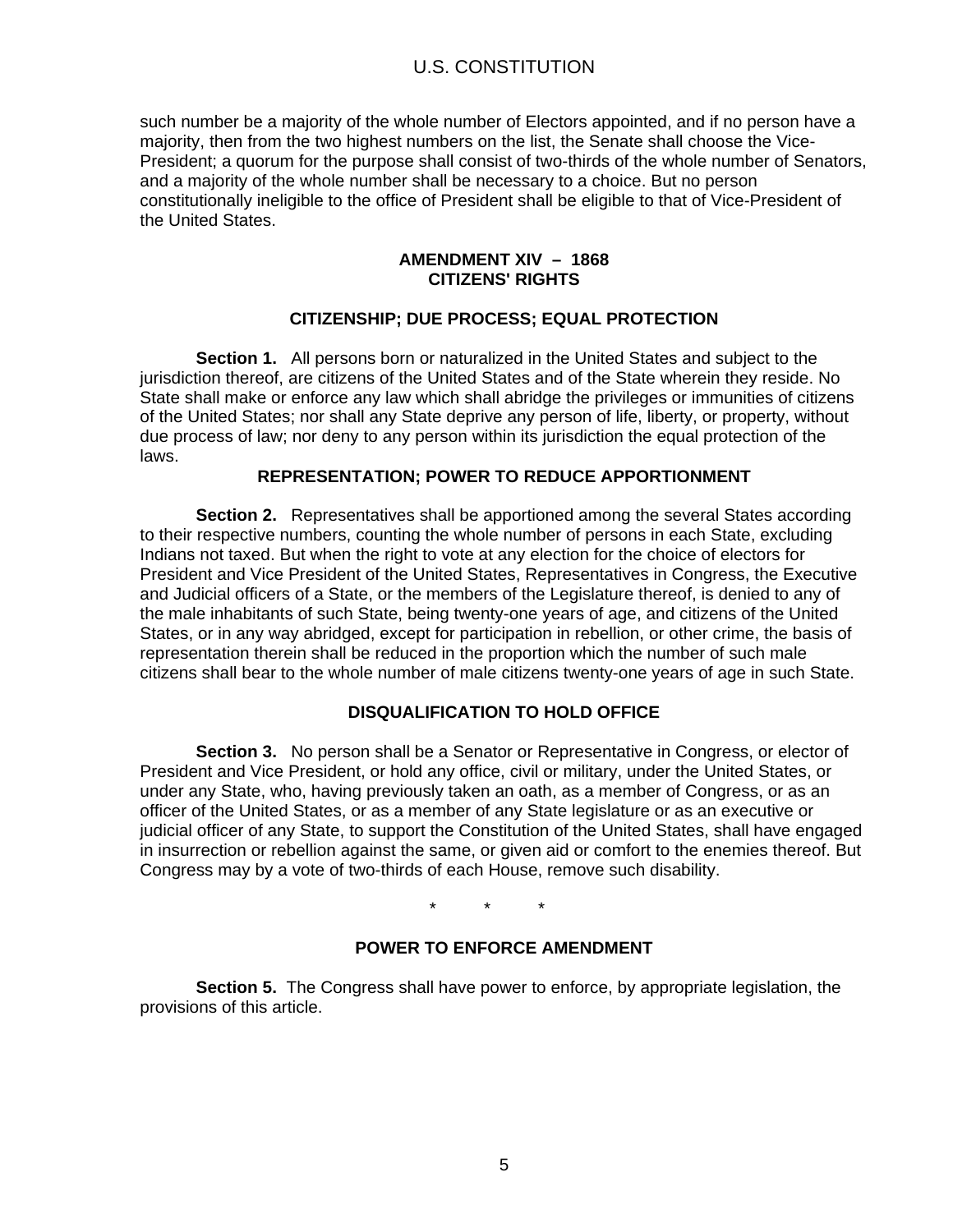# U.S. CONSTITUTION

### **AMENDMENT XV – 1870 RIGHT OF CITIZENS TO VOTE NOT DENIED ON ACCOUNT OF RACE**

 **Section 1.** The right of citizens of the United States to vote shall not be denied or abridged by the United States or by any State on account of race, color, or previous condition of servitude.

**Section 2.** The Congress shall have power to enforce this article by appropriate legislation.

### **AMENDMENT XVII – 1913 ELECTION OF SENATORS**

The Senate of the United States shall be composed of two Senators from each State, elected by the people thereof, for six years; and each Senator shall have one vote. The electors in each State shall have the qualifications requisite for electors of the most numerous branch of the State legislatures.

When vacancies happen in the representation of any State in the Senate, the executive authority of such State shall issue writs of election to fill such vacancies: Provided, That the legislature of any State may empower the executive thereof to make temporary appointments until the people fill the vacancies by election as the legislature may direct.

This amendment shall not be so construed as to affect the election or term of any Senator chosen before it becomes valid as part of the Constitution.

### **AMENDMENT XIX – 1920 WOMAN SUFFRAGE**

The right of citizens of the United States to vote shall not be denied or abridged by the United States or by any State on account of sex.

Congress shall have power to enforce this article by appropriate legislation.

# **AMENDMENT XX – 1933 TERMS OF OFFICE**

# **EXECUTIVE AND LEGISLATIVE DEPARTMENTS; TERMS OF ELECTED OFFICERS**

**Section 1.** The terms of the President and Vice President shall end at noon on the 20th day of January, and the terms of Senators and Representatives at noon on the 3rd day of January, of the years in which such terms would have ended if this article had not been ratified; and the terms of their successors shall then begin.

# **ANNUAL MEETING OF CONGRESS**

**Section 2.** The Congress shall assemble at least once in every year, and such meeting shall begin at noon on the 3rd day of January, unless they shall by law appoint a different day.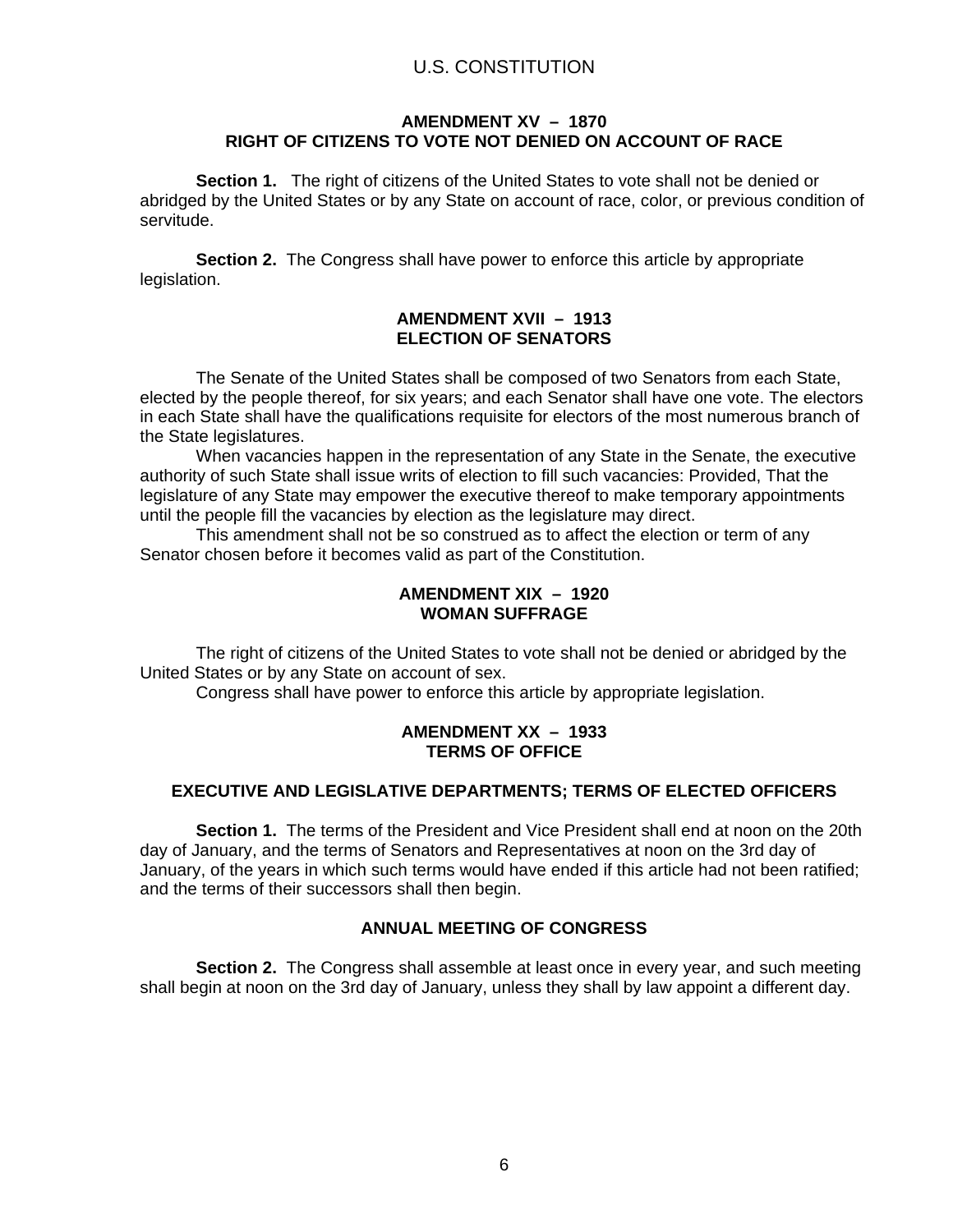# **SUCCESSION TO OFFICE OF PRESIDENT OR VICE PRESIDENT**

**Section 3.** If, at the time fixed for the beginning of the term of the President, the President elect shall have died, the Vice President elect shall become President. If a President shall not have been chosen before the time fixed for the beginning of his term, or if the President elect shall have failed to qualify, then the Vice President elect shall act as President until a President shall have qualified; and the Congress may by law provide for the case wherein neither a President elect nor a Vice President elect shall have qualified, declaring who shall then act as President, or the manner in which one who is to act shall be selected, and such person shall act accordingly until a President or Vice President shall have qualified.

# **DEATH OF PRESIDENT, VICE PRESIDENT; SELECTION OF SUCCESSOR**

**Section 4.** The Congress may by law provide for the case of the death of any of the persons from whom the House of Representatives may choose a President whenever the right of choice shall have devolved upon them, and for the case of the death of any of the persons from whom the Senate may choose a Vice President whenever the right of choice shall have devolved upon them.

### **AMENDMENT XXII – 1951 LIMITATION ON PRESIDENTIAL TERMS**

No person shall be elected to the office of the President more than twice, and no person who has held the office of President, or acted as President, for more than two years of a term to which some other person was elected President shall be elected to the office of the President more than once. But this Article shall not apply to any person holding the office of President when this Article was proposed by the Congress, and shall not prevent any person who may be holding the office of President, or acting as President, during the term within which this Article becomes operative from holding the office of President or acting as President during the remainder of such term.

# **AMENDMENT XXIII – 1961 REPRESENTATION IN ELECTORAL COLLEGE FOR DISTRICT OF COLUMBIA**

**Section 1.** The District constituting the seat of Government of the United States shall appoint in such manner as the Congress may direct:

A number of electors of President and Vice President equal to the whole number of Senators and Representatives in Congress to which the District would be entitled if it were a State, but in no event more than the least populous State; they shall be in addition to those appointed by the States, but they shall be considered, for the purposes of the election of President and Vice President, to be electors appointed by a State; and they shall meet in the District and perform such duties as provided by the twelfth article of amendment.

**Section 2.** The Congress shall have power to enforce this article by appropriate legislation.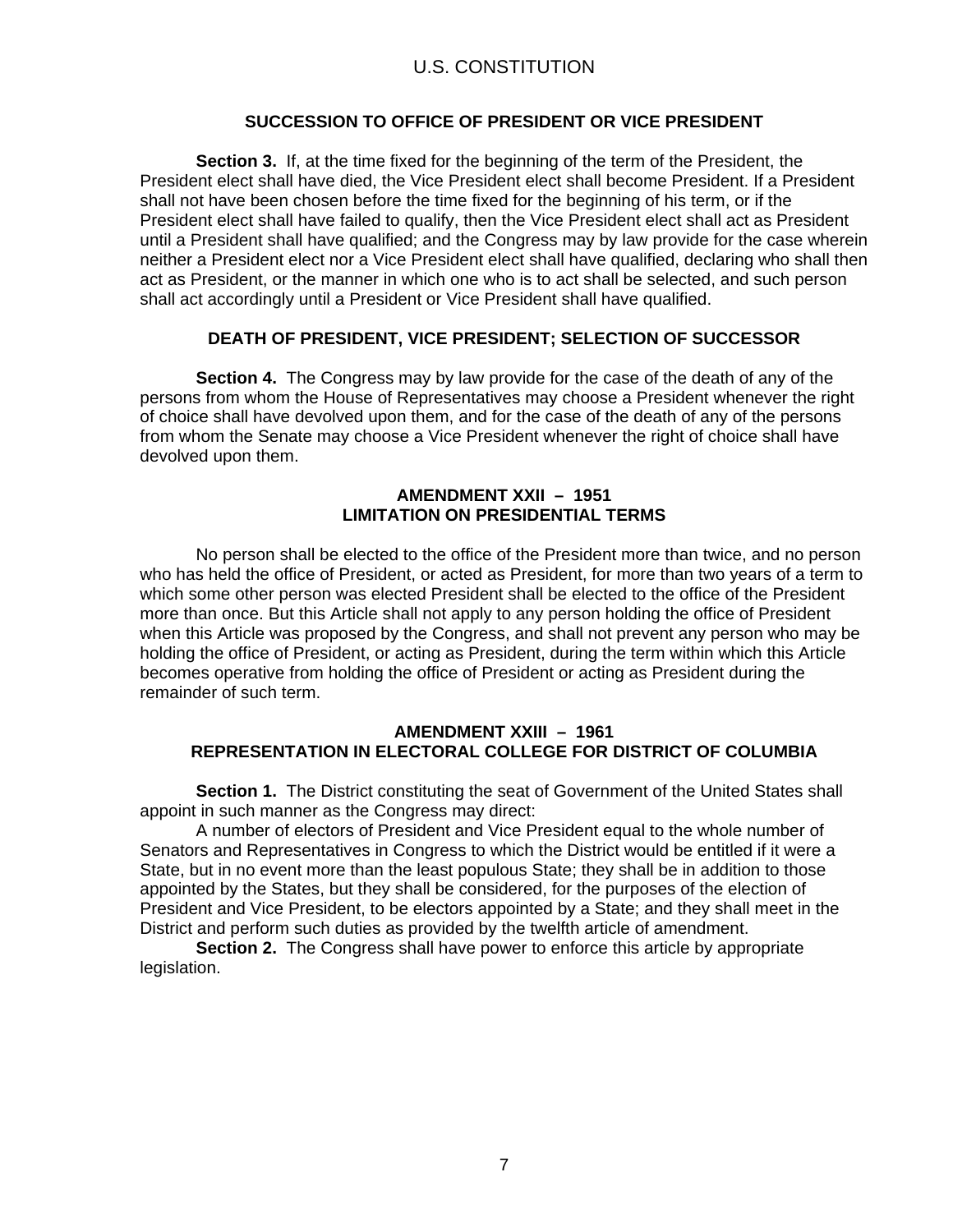### **AMENDMENT XXIV -- 1964 POLL TAX PROHIBITED**

**Section 1.** The right of citizens of the United States to vote in any primary or other election for President or Vice President, for electors for President or Vice President, or for Senator or Representative in Congress, shall not be denied or abridged by the United States or any State by reason of failure to pay any poll tax or other tax.

**Section 2.** The Congress shall have power to enforce this article by appropriate legislation.

### **AMENDMENT XXV -- 1966 SUCCESSION TO THE PRESIDENCY AND VICE PRESIDENCY**

**Section 1.** In case of the removal of the President from office or of his death or resignation, the Vice President shall become President.

**Section 2.** Whenever there is a vacancy in the office of the Vice President, the President shall nominate a Vice President who shall take office upon confirmation by a majority vote of both Houses of Congress.

**Section 3.** Whenever the President transmits to the President pro tempore of the Senate and the Speaker of the House of Representatives his written declaration that he is unable to discharge the powers and duties of his office, and until he transmits to them a written declaration to the contrary, such powers and duties shall be discharged by the Vice President as Acting President.

**Section 4.** Whenever the Vice President and a majority of either the principal officers of the executive departments or of such other body as Congress may by law provide, transmit to the President pro tempore of the Senate and the Speaker of the House of Representatives their written declaration that the President is unable to discharge the powers and duties of his office, the Vice President shall immediately assume the powers and duties of the office as Acting President.

Thereafter, when the President transmits to the President pro tempore of the Senate and the Speaker of the House of Representatives his written declaration that no inability exists, he shall resume the powers and duties of his office unless the Vice President and a majority of either the principal officers of the executive department or of such other body as Congress may by law provide, transmit within four days to the President pro tempore of the Senate and the Speaker of the House of Representatives their written declaration that the President is unable to discharge the powers and duties of his office. Thereupon Congress shall decide the issue, assembling within forty-eight hours for that purpose if not in session. If the Congress, within twenty-one days after receipt of the latter written declaration, or, if Congress is not in session, within twenty-one days after Congress is required to assemble, determines by two-thirds vote of both Houses that the President is unable to discharge the powers and duties of his office, the Vice President shall continue to discharge the same as Acting President; otherwise, the President shall resume the powers and duties of his office.

# **AMENDMENT XXVI – 1971 RIGHT TO VOTE OF CITIZENS EIGHTEEN YEARS OF AGE AND OLDER**

**Section 1.** The right of citizens of the United States, who are eighteen years of age or older, to vote shall not be denied or abridged by the United States or by any State on account of age.

**Section 2.** The Congress shall have power to enforce this article by appropriate legislation.